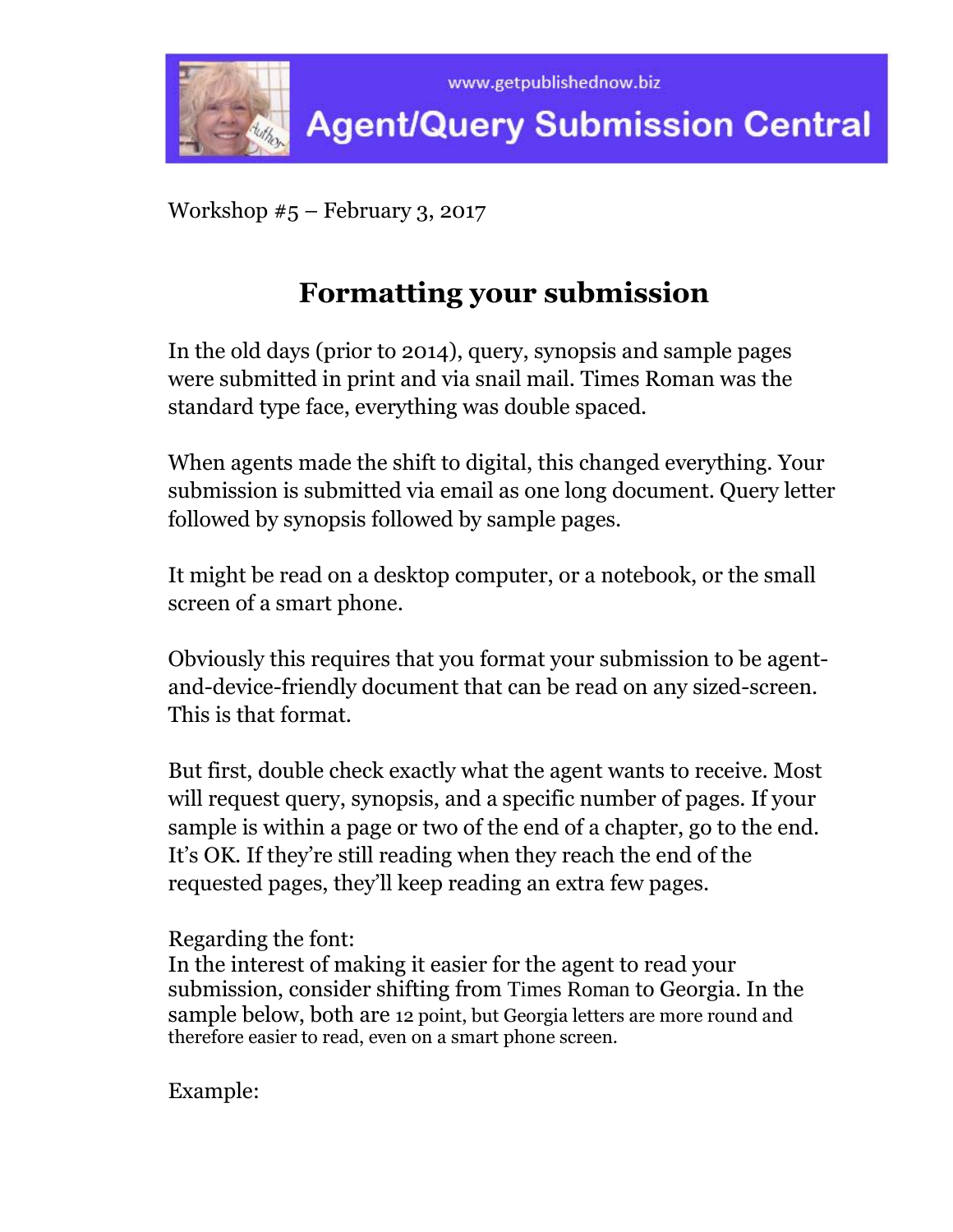Text in Georgia, 12 point.

Place the requested materials (query, synopsis, and sample chapters/pages) into one long document. Hit Cntrl A and highlight the entire document. Set the font to Georgia, 12 point, single spacing, like this. Extra space between paragraphs and sections, as shown below.

Text in Times Roman, 12 point.

Place the requested materials (query, synopsis, and sample chapters/pages) into one long document. Hit Cntrl A and highlight the entire document. Set the font to Georgia, 12 point, single spacing, like this. Extra space between paragraphs and sections, as shown below.

**SYNOPSIS** is set flush left with one space above and one below.

**MANUSCRIPT SAMPLE PAGES "Glass Promises"** also is set flush left, with one space above and one below.

Double check the agent's email address.

Double check the subject line. Did you write it as they have instructed? Some agents want the word "Query" and/or their name in the subject line. Whatever they request, do it!

Cut and paste the entire submission into an email and send it to yourself and to a friend who has a different internet browser than yours. It's smart to double check that your query arrives in the same form you've sent it.

One at a time, send out six queries the first go around. Wait at least two weeks. While you're waiting, write your next novel. If you don't receive any response, send out to six more. Wait at least two weeks. While you're waiting, write your next novel.

After 12 non-responses, take a hard look at your submission materials, especially the text that follows your first page(s), and consider some revision and tightening of those pages.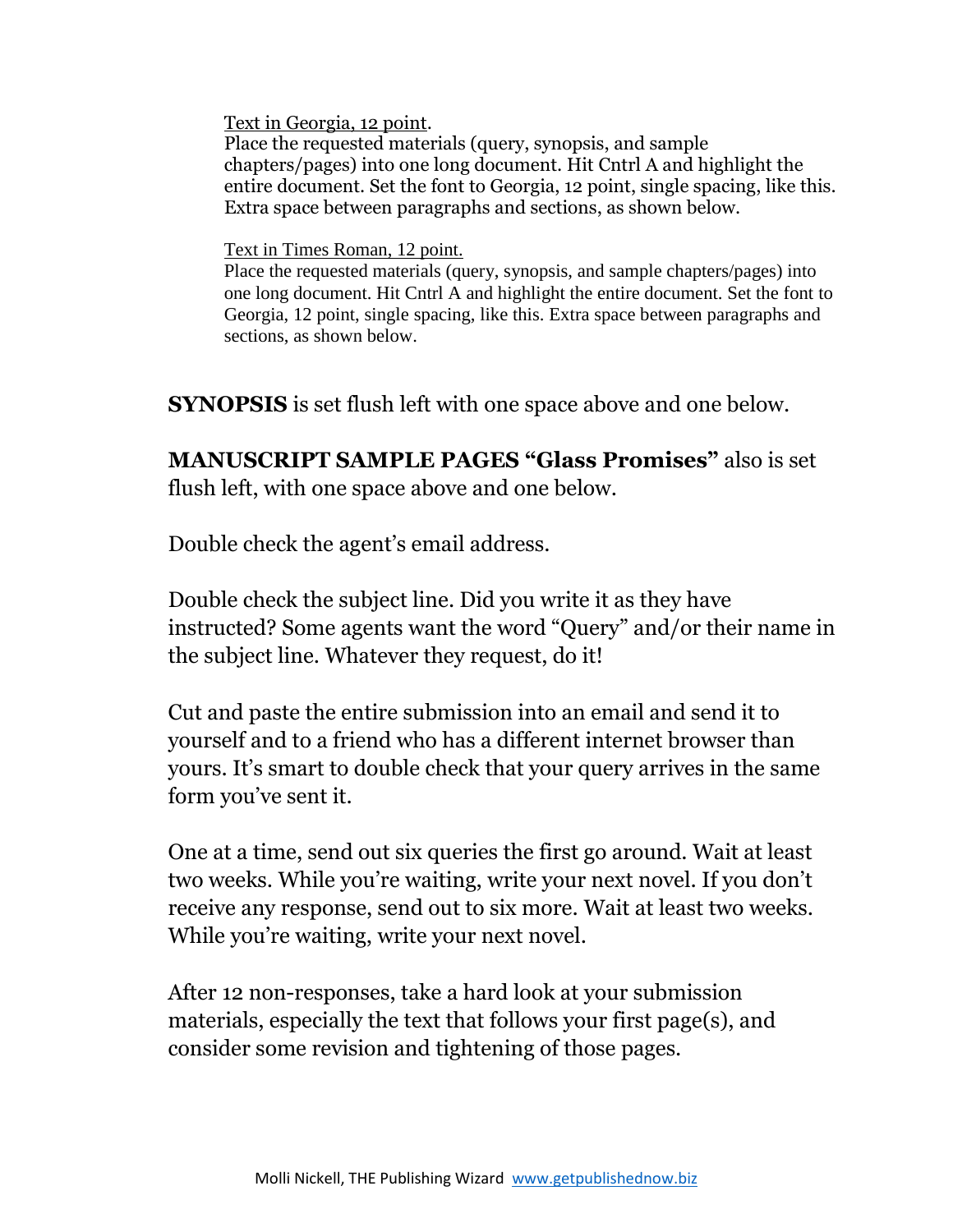This is why. What often happens is that writers revise and tighten their first 350 to 500 words, but neglect to do the same for the rest of the novel. This becomes evident to the agent

Also, be sure the agent you are contacting is seeking what you have to offer. This is the beauty of researching agents who are scheduled to attend Writers' Digest conferences. In their conference bios, they state exactly the types of projects they want to represent.

(Speaking of Writers' Digest, here's a link to their grand-daddy conference some of the attending agents. Check 'um out: [http://www.writersdigestconference.com/index.php/agents-editors\)](http://www.writersdigestconference.com/index.php/agents-editors)

Submission document (query, synopsis, and first pages) set in an agent-and-device friendly format.

Email SUBJECT line: Glass Promises

Professor Grace Stone was happily married(or so she thought) when her husband and his mistress were killed weeks after her daughter's birth. The pressures of single motherhood are multiplied for her when her four-year-old Lily, demands she "find her a daddy." As an orphan and the offspring of an illicit affair, Grace knows the heartbreak of rejection all too well. Is the possibility of love worth the cutting pain of glass promises?

Despite a persistent fear of being vulnerable again, Grace begins to date. She meets Beau, another victim of a cheating spouse, but is reluctant to pursue a relationship with him. Without intending to, she falls into Beau's passionate embrace spurred by a strong attraction. At a ritzy charity event, Grace's uncanny resemblance to her dead mother reveals relatives she didn't know existed. She believes her days of longing for a family are over, but complications arise when she discovers her lover is a step-cousin and his sister refuses to accept her, the bastard girlfriend. Grace reassesses the value of a family when Lily is terrorized in an attempt to drive the newcomers away. Although mounting pressures trigger an estrangement from Beau, Grace is determined to secure a place in his lovescarred heart. Will her efforts succeed or will she and Lily be forced to soldier on as a lonely family of two?

My 68,000 word completed romance, GLASS PROMISES, won third place in the 2016 Royal Palm Literary Award competition hosted by the Florida Writers Association. I am a member of Romance Writers of America, Florida Romance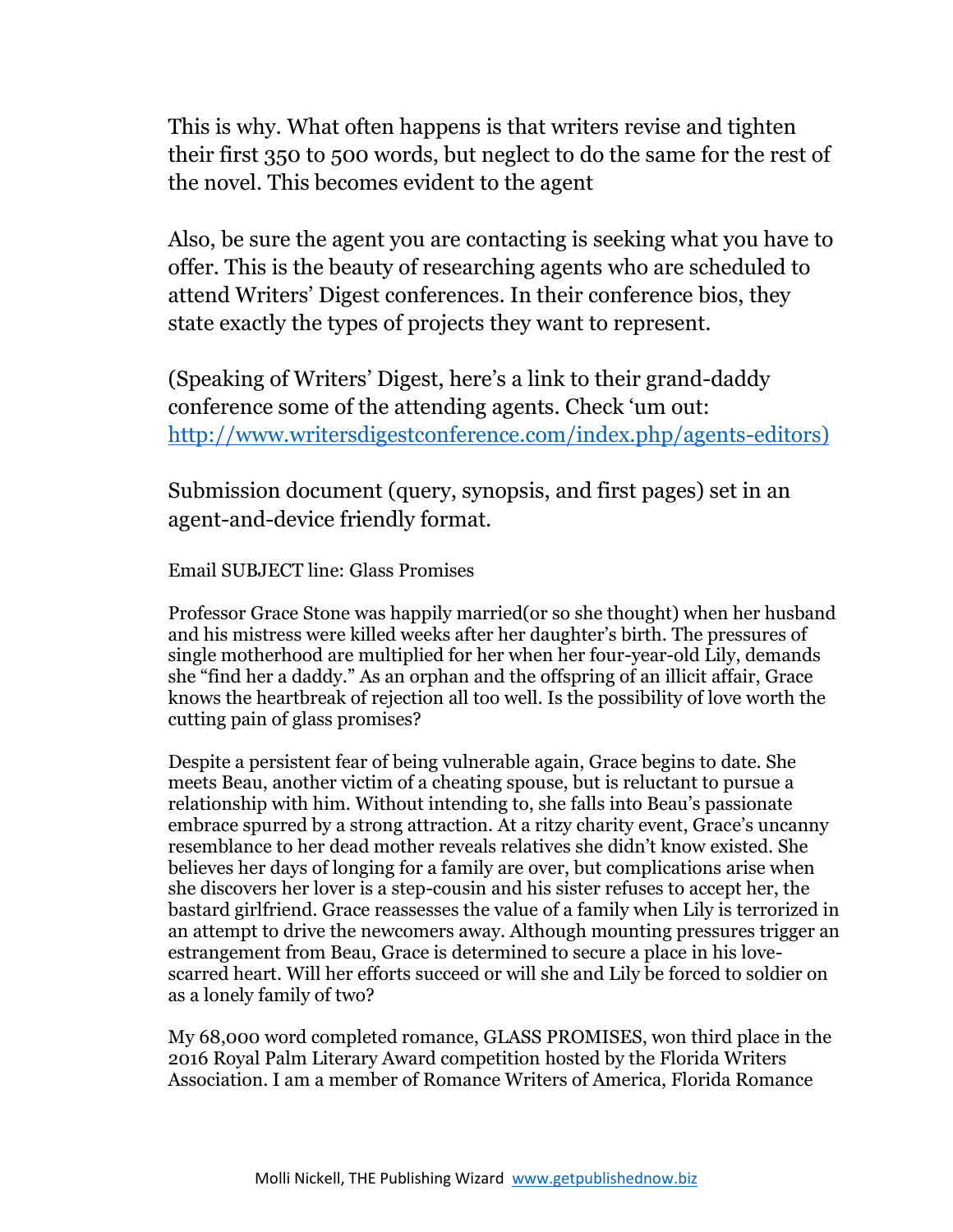Writers, Coral Springs Writers Group, and assistant chairperson for the annual Coral Springs Literary Festival.

Thank you for your time and consideration. Janet Franks Little **Address** Phone number Facebook Other social media

#### **SYNOPSIS**

A widow with an infant daughter to raise, Grace achieves her PhD in record time. Four years later, she has a tenured position, close friends, and a mortgage-free home. Life is good—except for pressures from her daughter, Lily, with preschooler persistence, lobbies for a daddy. Despite her vulnerability and fear of rejection, Grace cannot deny her child the love of a father. She reenters the world of male-female relationships with speed dating.

Weeks later, when her car is totaled in a freak construction accident, Grace encounters Beau, one of her rejected five minute dates. After he assists Grace with the purchase of a new vehicle, they become intimate—in her garage—on the trunk of his car. Appalled by her loss of control, Grace shuts down the relationship. However, Beau's persistence and genuine feelings for Lily compel her to give him another chance.

When Grace discovers a family connection to Beau's stepmother, she's overjoyed to have finally found a family. However, she soon discovers that the family dynamics may not be what she'd hoped. Tension flares when Beau's sister that this illegitimate interloper be banned from the family.

When Grace presses Beau for a commitment, this reveals the emotional scars inflicted by Beau's his ex-wife and his fear of risking his heart again. With no hope of a future, but still in love with him, Grace is heartbroken and ends their relationship.

When she and Lily are invited to the family's Thanksgiving dinner, Grace worries what will happen when she sees Beau again. Although there is some awkwardness, the get-together goes well until Lily is traumatized by a step cousin. Grace wonders if an extended family is worth all the drama until she acknowledges the depth of her love for Beau and a growing attachment to her warts-and-all relatives. She initiates a campaign to win his love and his sister's acceptance.

Tapping into her natural intelligence and adapting her mother's tricks-of-thetrade, Grace appeals to Beau's masculine desires with flirtations and food. She also provides survivor support to his hostile sister, recently wounded by marital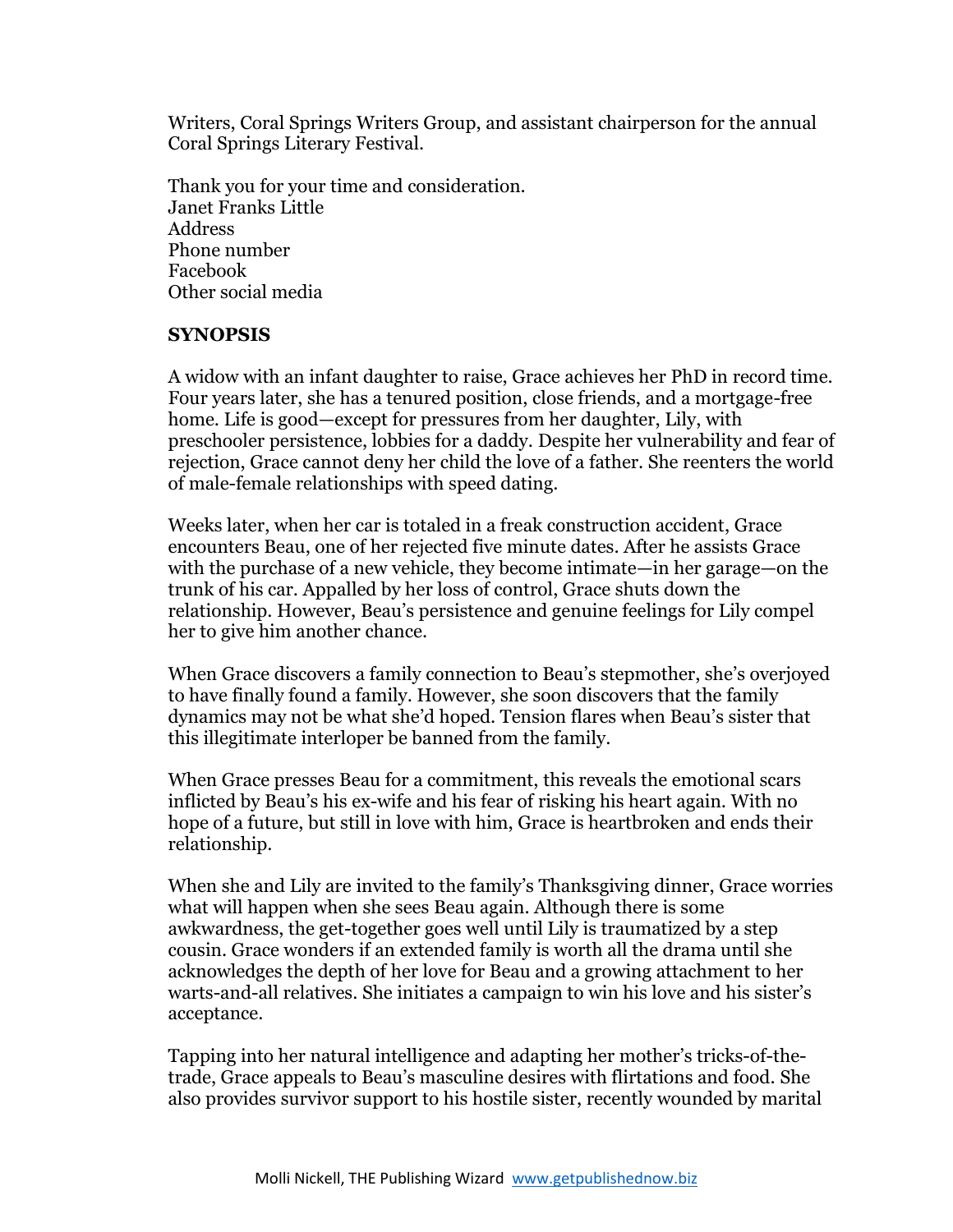infidelity. On Christmas Day, Lily cries when Beau gives her his gift because "only daddies can give bikes to little girls." Grace's efforts, with a little help from Lily, are rewarded when Beau acknowledges his love for her and offers an ironclad promise for a future together.

#### **REQUESTED SAMPLE PAGES "Glass Promises"**

"Whoa, Dr. B!" A male student raced toward the English department just as Grace headed to the exit. "Your Beemer's been beamed."

"What are you talking about?"

He pointed outside. "You gotta check it out."

Grace hustled past him and swatted open the double doors. Campus security cruisers blocked the street. A fire truck rumbled in the faculty parking lot.

Then she saw it. The obelisk of an I-beam rose into the air. A chain attached one end to the long arm of a tower crane. A second, shorter chain dangled in the wind. The girder had pierced the middle of the BMW and folded it upward like a taco. Her dead husband's babe-mobile was impaled with the biggest phallic weapon of destruction she'd ever seen.

Grace choked down a snort of hysteria as she skirted milling spectators and headed to the curb. A fireman who sprayed a chemical around the car shouted and backed away as the girder swayed in a gust of wind.

One man sprang forward from a cluster of hard-hatted workers and climbed into the crane's cab with nimble grace. He lowered the beam toward the upturned front bumper. Metal screeched as the BMW collapsed under the weight.

Another worker in a hard hat intercepted Grace when she crossed the street. "You have to stay back, Miss." With his hand on her elbow, he turned her around. "Do you know the name of the professor who owns the BMW?"

"Black-Stone."

"Is he in there?" He nodded to the building ahead of them.

"I'm Dr. Black-Stone."

His eyes widened. Without a word, he spun and propelled her back toward the scene of the accident.

Meanwhile, the quick-thinking hero descended the crane's cab. With long strides toward the men, he shouted, "Where the hell is Joe?"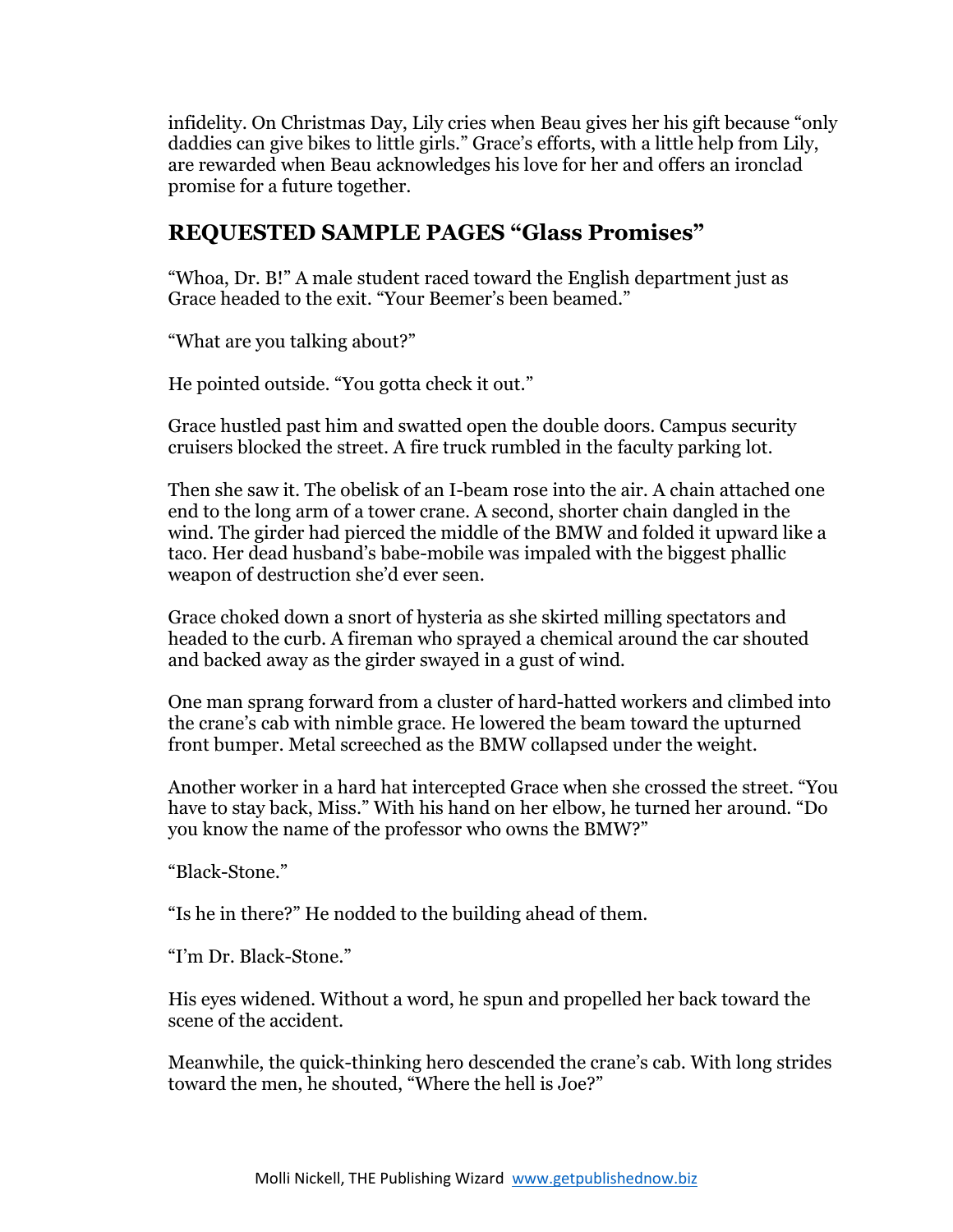"He's getting the professor who owns the BMW."

"Goddamn it!" The man joined the other hard hats "Why couldn't the four-eyed, pencil-necked nerd have a Kia or Escort? This is a fucking disaster."

"Uh, Boss." Joe halted with Grace behind the group. "This is Dr. Black-Stone."

The boss spun around and cocked his head. He stood over six feet tall, tanned, and muscled. Thick dark brows arched above golden eyes. Cropped brown hair furred his head and stubble darkened his cheeks and chin. He frowned as he peered at her. "Gigi?"

She forced a smile at her tenth rejected speed date. "Hello, Beau."

**. . . . . . . . . . . . . . . . . . . . . . . . . . . . . . . . . . . . . . . .** 

## **Follow-up research report from Linda plus a date certain when she will begin her agent quest**.

from Vicki~

Who is the story about: Sadie

What does she want and why: Sadie wants to be a normal teenager.

What stands in her way: Lack of self-esteem

What is the terrible or else: Suicide

"It followed her to school one day, breaking all the rules."

Query and synopsis:

#### **Query**

Born with cerebral palsy Sadie hides her disability behind long skirts. Taunted by her peers, they torture the "cripple geek" whenever she wobbles by. Until Finn, a British exchange student, looks beyond her insecurities. With Finn, Sadie finds laughter, learns to cheat at poker, and harmonizes on her original songs. When the school year ends Finn returns home. He vows to visit, but Sadie's convinced she'll never see him again. Sent to her grandmother's Catskill Mountain house for the summer, Sadie decides the isolated setting is the perfect refuge to end her life. But, in the forest, as at school, Sadie senses someone watches.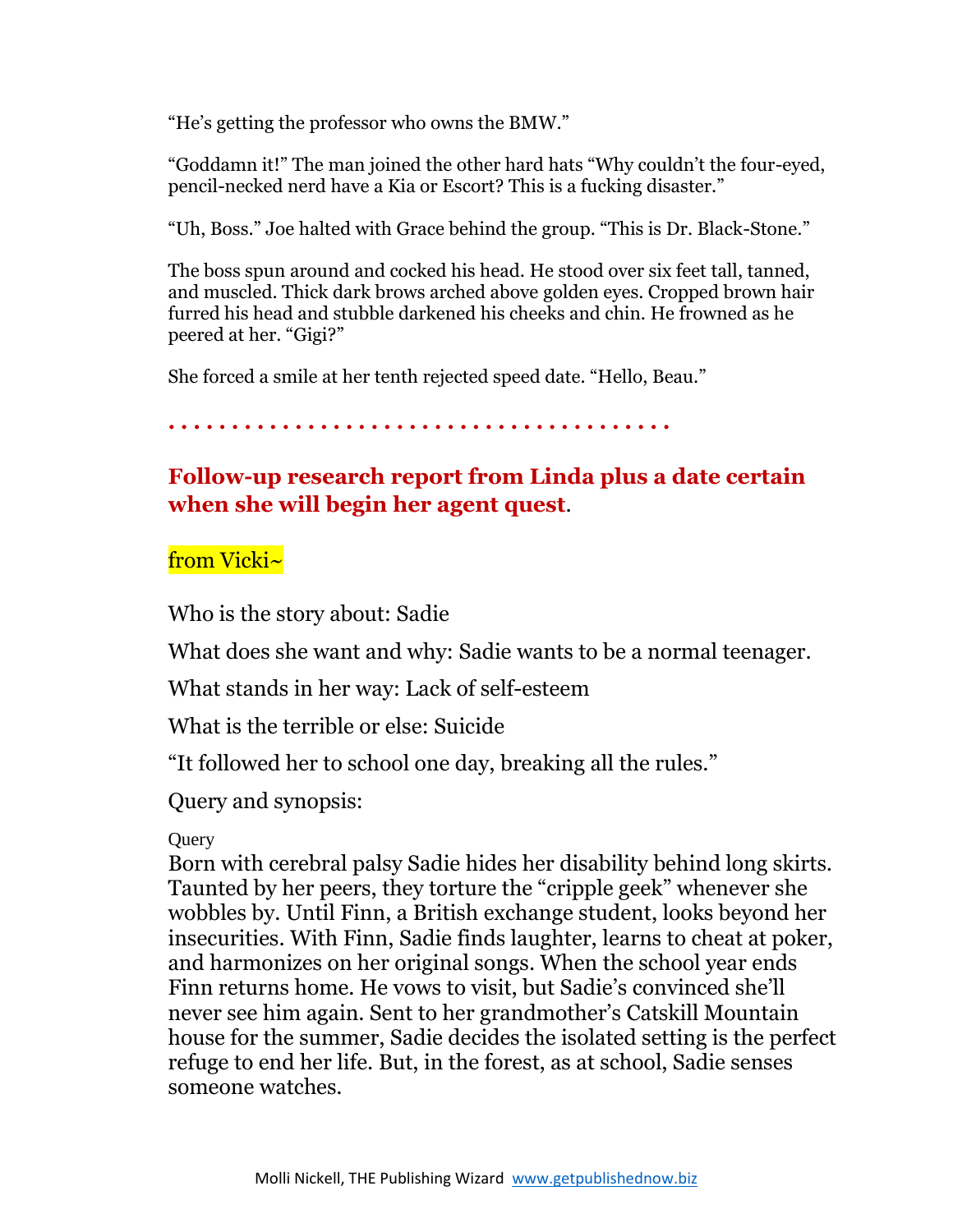After swallowing a handful of pills, Sadie wakes, dazed from her failed suicide. An unseen entity plays Beatle songs on Sadie's iPod, and sends strange sparks to her computer. Soon she comes face to face with her watcher, Devilia, a mischievous hand-sized fairy. Devilia, alone in the human world, and Sadie, lonely in a cruel teenage world, only want acceptance. A tentative friendship evolves. When school begins Sadie allows Devilia to live with her in the city. Although Devilia promises not to leave Sadie's room, she disobeys. On a field trip to the Natural History Museum Devilia lures hundreds of butterflies to Sadie, causing them to lift her long skirt and reveal her crooked legs. The event becomes a viral sensation. Humiliated beyond despair, Sadie feels even more like a freak. Finn IMs "How cool! Wish I'd been there." He reveals that he's helping a mate sell "merchandise" so he can make money to visit her. Intuition tells Sadie that Finn is not telling the whole story. She begs him to stop. He responds "no worries." Sadie convinces Devilia help Finn in person. ASAP. Although terrified she'll die in cyberworld, Devilia conjures up fairy magic and disappears in a huge spark of energy emailing herself to Finn. Sadie waits and waits, but gets no response. Nothing. Even though she messages Finn frantically. Finn is gone. Devilia is gone. And without them in her life, Sadie wants to be gone as well. My YA novel, "Crooked" is complete at 75,000 words. I'm a member of SCBWI, attend writers' conferences and workshops, and have participated with a Writer's Group and writing partners since 2004. Thank you for your time and consideration. Synopsis

15-year-old Sadie knows a lifetime of heartache and scrutiny, for her cerebral palsy attracts attention to her crooked walk. But Finn, an exchange student from London, doesn't seem to notice. He throws himself at Sadie like a never-ending freight train, refusing to accept her closed doors. Sadie tries to distance herself, but Finn is relentless, and Sadie opens a part of her heart that is joyous, a part she didn't think she had in her. Her wild side flies with Finn throughout Manhattan. When Finn returns home, she is left with a shattered heart and the cruelty of classmates who have tormented her all her life. So her next plan is suicide.

In the Catskill Mountains for summer vacation, Sadie soon meets an impulsive fairy, Devilia, who thwarts her suicide attempt. Lost and jealous, Devilia wanders, and unlike Sadie, she longs to be noticed in this world in which she has no place. As their lives intertwine, Sadie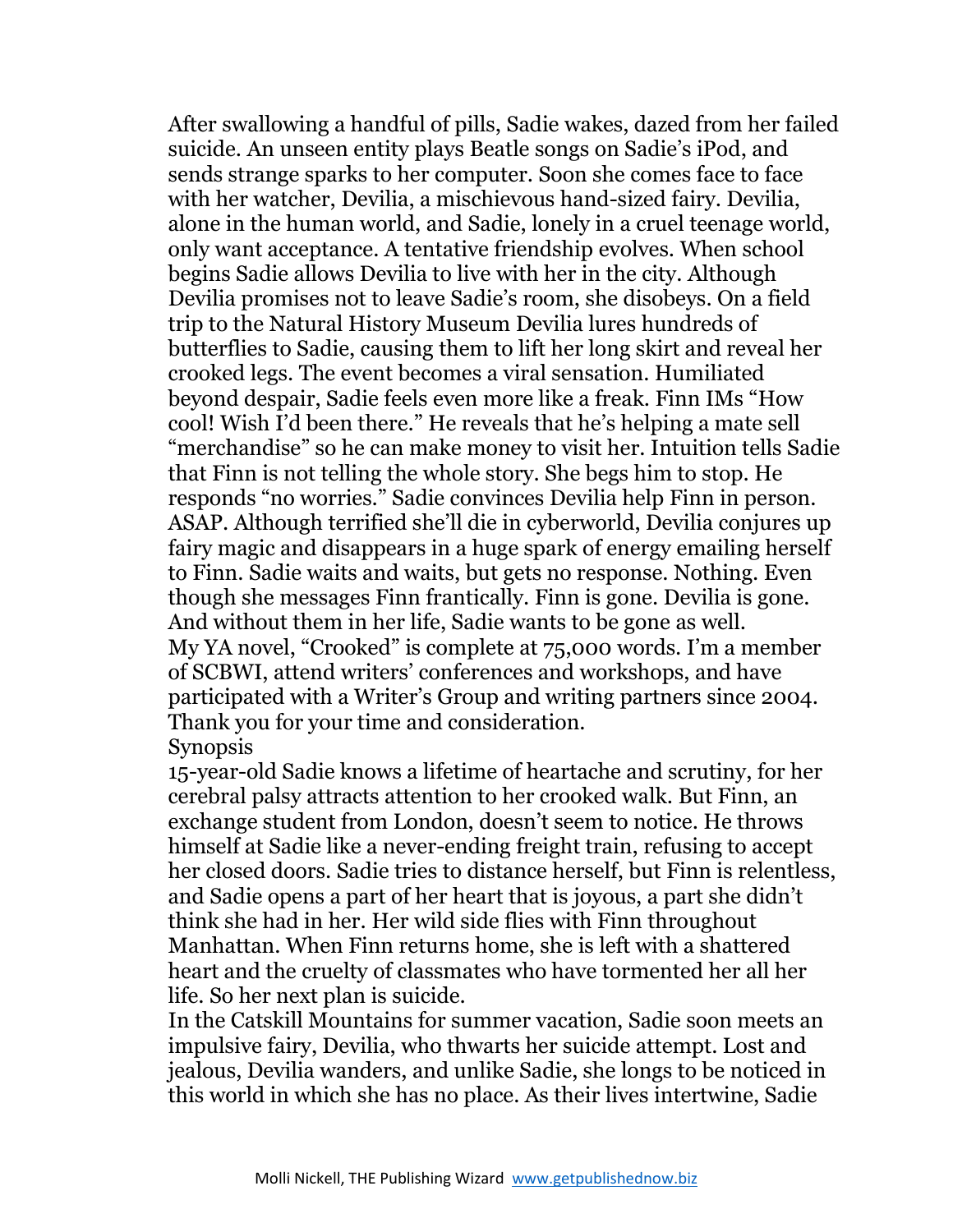begins to escape the darkness that had consumed her and finds she has an impassioned desire to help Devilia. As the infantile Devilia overcomes her jealous nature and starts to trust Sadie, a cautious alliance eventually leads to a companionship. At summer's end, Sadie allows Devilia to live with her in the city. Only no magic, and Devilia is to remain invisible in public. At school, Devilia assists Sadie in a fight with her peers. Although Sadie is filled with empowerment, she hesitates to celebrate. The worst of all possibilities happens when Devilia causes a small miracle and Sadie's palsied self becomes a viral YouTube sensation.

Television stations clamor to hear Sadie's story. Her grades fail, and her "girl torturers" create a Facebook page calling her a witch. Sadie blames Devilia, and wants her gone. But she wonders if Devilia could survive without her. And even worse, could Sadie survive without Devilia?

Sadie worries further when she learns that Finn hangs out a friend named Grocer, a dropout. Finn tells Sadie he wants to make money to visit her. It all seems suspicious, and Sadie has a bad feeling about Finn's "Grocer" friend. A big drug deal is coming down and she begs Devilia to fly through the Internet and force Finn to go back to school and stay away from the Grocer. Devilia arrives at Finn's, going with him to the Grocer. The Grocer accuses Finn of stealing money, and Devilia attacks, saving Finn, but getting seriously wounded in the scuffle. In a rush to save Devilia, Finn uses Grocer's dirty drug money to fly to New York. With Devilia hidden in his pocket, he feels the impact of three fragile lives deeply connected to one another. Sadie and Finn reunite in the Catskills, and together they take Devilia to her magical garden with a healing stream. As they try to revive her, Devilia fades away, apparently gone for good.

In mourning, Sadie appears on national television and discloses that a little fairy caused her miracle. Sadie will no longer be hiding from anyone. Devilia comes out from hiding as well, in Sadie's pocket. A frenzy of confusion ensues at the TV studio and Sadie, Finn and Devilia escape back to Sadie's apartment. On a Manhattan rooftop, Sadie and Finn kiss. Devilia lights the sky with shooting stars, ready for her own journey. Finn returns to London to attend a therapeutic boarding school. Sadie plans to visit him for the holidays. Proudly, Sadie tells Finn she won a part in the school play, as Puck in A Midsummer Night's Dream. Oh, and she will be wearing tights and a short top, her legs for the world to see.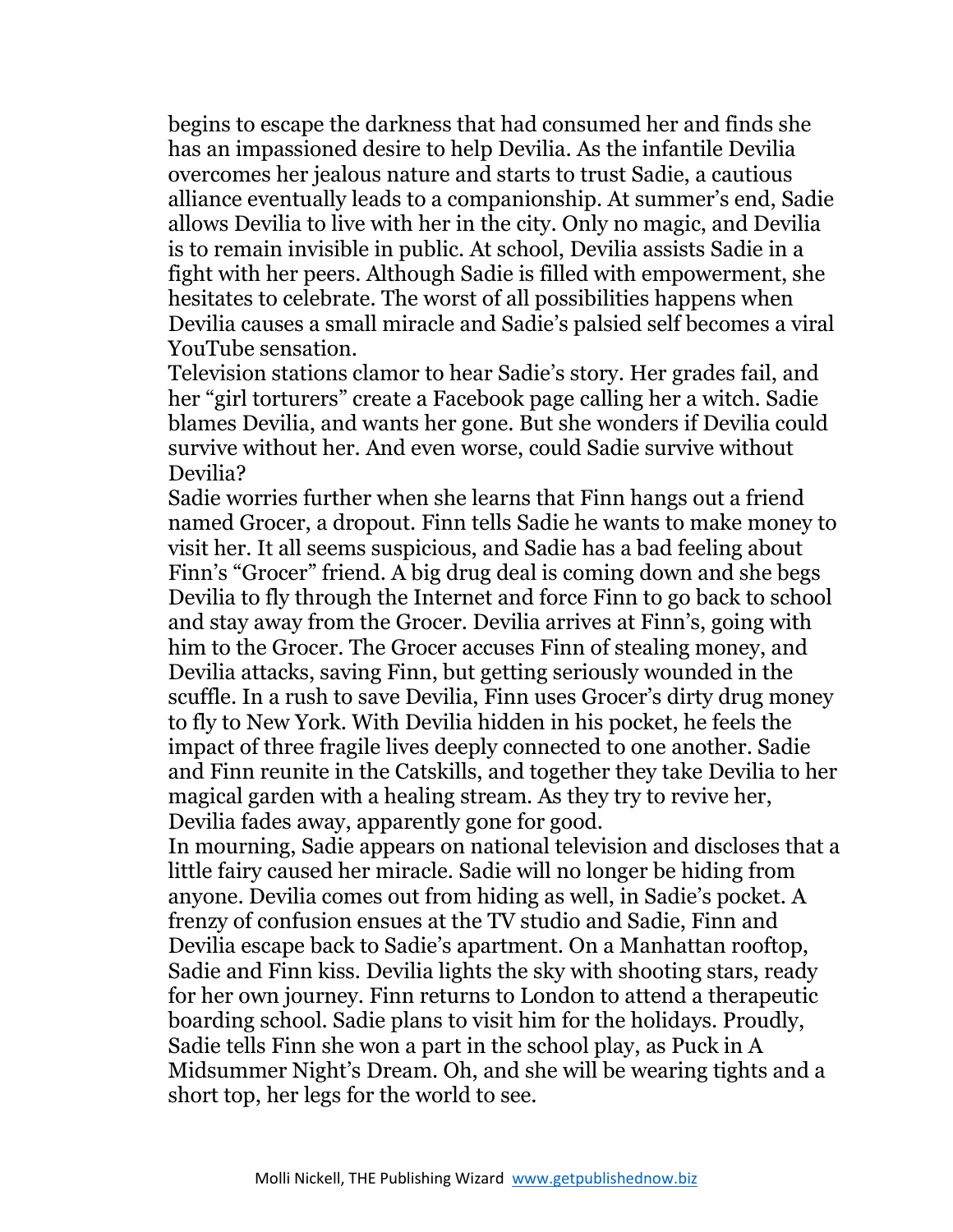Born with cerebral palsy Sadie hides her disability behind long skirts. HER PEERS TAUNT THE "cripple geek" whenever she wobbles by. SHE'S FRIENDLESS AND LONELY until Finn, a British exchange student, looks beyond her PHYSICAL CHALLENGES and insecurities. With Finn, Sadie finds laughter, learns to cheat at poker, and harmonize on her original songs. When the school year ends Finn returns home. He vows to visit, but Sadie's convinced she'll never see him again. Sent to her grandmother's Catskill Mountain house for the summer, Sadie decides the isolated setting is the perfect refuge to end her life. But, in the forest, as at school, Sadie senses someone watches.

After swallowing a handful of pills, Sadie wakes, dazed from her failed suicide. An unseen entity plays Beatle songs on Sadie's iPod, and sends strange sparks to her computer. Soon she comes face to face with her watcher, Devilia, a mischievous hand-sized fairy. Devilia, alone in the human world, and Sadie, ALONE lonely in a cruel teenage world, only want acceptance. A tentative friendship evolves. When school begins Sadie allows Devilia to live with her in the city. Although Devilia promises not to leave Sadie's room, she disobeys. On a field trip to the Natural History Museum Devilia lures hundreds of butterflies to Sadie, causing them to lift her long skirt and reveal her crooked legs. The event becomes a viral sensation. Humiliated beyond despair, Sadie feels even more like a freak. Finn IMs "How cool! Wish I'd been there." He reveals that he's helping a mate sell "merchandise" so he can make money to visit her. Intuition tells Sadie that Finn is not telling the whole story. She begs him to stop. He responds "no worries." Sadie convinces Devilia help Finn in person. ASAP. Although terrified she'll die in cyberworld, Devilia conjures up fairy magic and disappears in a huge-spark of energy as SHE EMAILS HERSELF TO FINN.emailing herself to Finn. Sadie waits and waits, but gets no response. Nothing. Even though she messages Finn frantically. Finn is gone. Devilia is gone. And without them in her life, Sadie ALSO wants to be gone as well.

My YA novel (POSSIBLY ALSO FOR UPPER MIDDLE GRADE), "Crooked" is complete at 75,000 words. I'm a member of SCBWI,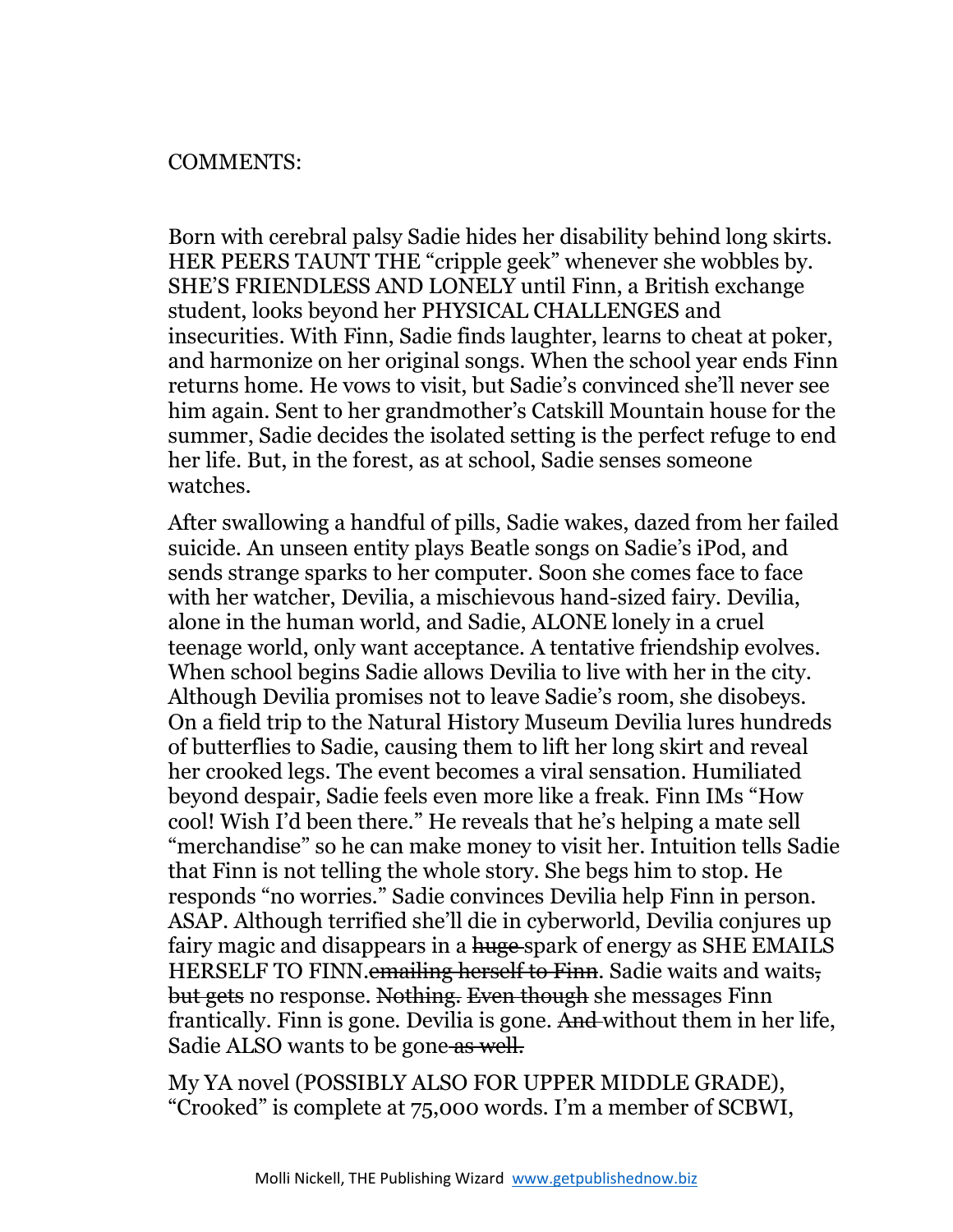attend writers' conferences and workshops, and have participated with a Writer's Group and writing partners since 2004.

### **Synopsis**

#### QUESTION: Where does your novel begin?

SHOULD BEGIN IN THE FOREST? HOW CAN YOU JUMP INTO YOUR STORY. IT BEGINS THE MOMENT IT BEGINS.

15-year-old Sadie knows a lifetime of heartache and scrutiny, for her cerebral palsy attracts attention to her crooked walk. But Finn, an exchange student from London, doesn't seem to notice. SUGGEST YOU TELL WHAT ATTRACTS HIM TO SADIE: HER BRILLIANCE, HER SPUNK? ARE THEY CHEMISTRY PARTNERS OR ??? He throws himself at Sadie like a never-ending freight train, refusing to *accept her closed doors.* EVENTUALLY Sadie opens TO a part of her heart that FEELS JOY, AN EMOTION SHE DIDN'T THINK WOULD EVER BE PART OF HER LIFE. SHE AND FINN EXPLORE MANHATTAN, VISITING GALLERIES, SIPPING COFFEE AT SIDEWALK CAFES, VISITING THE ZOO. is joyous, a part she didn't think she had in her. Her wild side flies with Finn throughout Manhattan. When Finn returns home, SADIE'S she is left with a shattered heart AND NO DESIRE TO CONTINUE LIVING, ALONE AND FRIENDLESS. and the relentless cruelty of classmates who have tormented her all her life. So her next plan is suicide.

CAN YOU BEGIN YOUR SYNOPSIS THE MOMENT THE STORY BEGINS. FRUSTRATED WITH EVERYTHING, SADIE SWALLOWS THE PILLS, VOMITS THEM UP AND MEETS DEVILIA.

#### WATCHING.

In the Catskill Mountains for THE summer vacation, SADIE ATTEMPTS SUICIDE WHICH IS THWARTED BY A FAIRY, DEVILIA WHO WANDERS THE FOREST, ALONE, LIKE SADIE. Sadie soon meets an impulsive fairy, Devilia, who thwarts her suicide attempt. Lost and jealous, Devilia wanders BUT unlike Sadie, WHO DESIRES INVISIBILITY, THE TINY FAIRY she longs to be noticed. in this world in which she has no place. As their lives intertwine, Sadie begins to RELEASE escape the darkness that had consumed her and DEVELOPS A DESIRE finds she has an impassioned desire to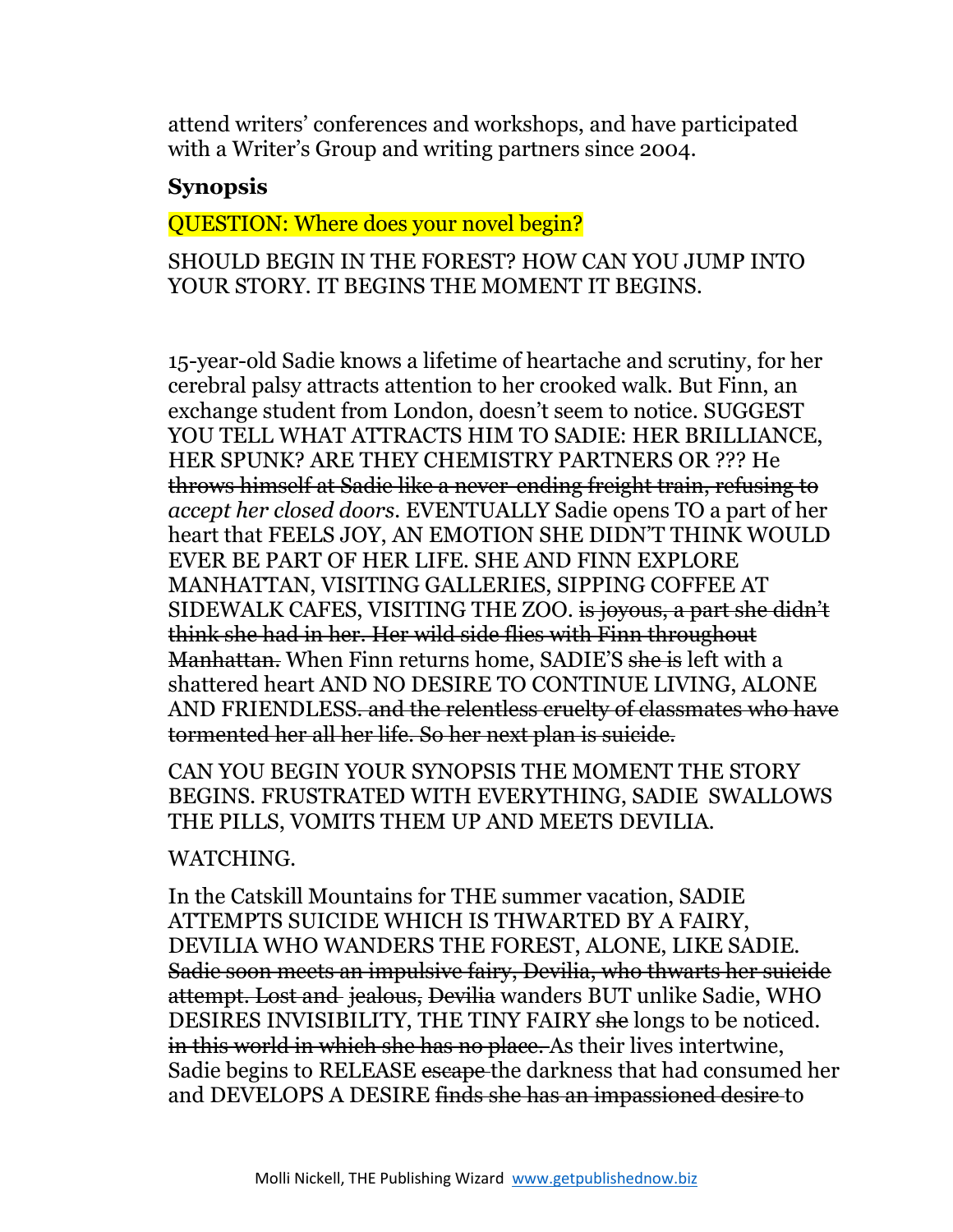help Devilia. As the infantile Devilia overcomes her jealous nature and starts to trust Sadie, a A cautious alliance eventually leads to a FRIENDSHIP companionship. At summer's end, Sadie allows Devilia to live with her in the city AS LONG AS SHE FOLLOWS THE RULES AND REMAINS INVISIBLE TO PUBLIC VIEW. Only no magic, and Devilia is to remain invisible in public. NEED A BRIDGE HERE At school, Devilia assists Sadie in a fight ?????? with her peers. Although Sadie is filled with empowerment, she hesitates to celebrate. The worst of all possibilities happens when Devilia causes a small miracle and Sadie's palsied self, SURROUNDED BY BUTTERFLIES, becomes a viral YouTube sensation.

Note: not sure of the value of introducing Devilia's willingness to enter into a physical fight, unless it sets this up for later when she steps in to help Finn. Let's discuss. DEVILIA HUMILIATES NASTY GIRLS WHICH IS A TRIUMPH FOR SADIE. THEY RECEIVE THEIR COME UP A TENCE. THIS WORKS. REPHRASE.

Television stations clamor to hear Sadie's story. Her grades SUFFER fail, and her "girl torturers" create a Facebook page calling her a witch. Sadie blames Devilia, and wants her gone. But she wonders if Devilia could THE FAIRY survive without her. And even worse, could Sadie survive without Devilia? THIS NEEDS CLARITY. SURVIVE IN WHAT SENSE?

WHEN Sadie <del>worries further when she </del>learns that Finn IS HANGING WITH A NEW hangs out a friend named Grocer, a dropout SHE WORRIES. Finn tells Sadie he'S ONLY INVOLVED WITH GROCER TO BUILD A STASH SO HE CAN VISIT HER. wants to make money to visit her. It all seems suspicious, and Sadie has a bad feeling about Finn's "Grocer" friend. FINN DOESN'T TELL HER HE'S DEALING, BUT SHE FIGURES IT OUT. A big drug deal is coming down and she SADIE begs Devilia to fly through the Internet and TALK FINN INTO force Finn to go back to school (when did he drop out?) and stay away from the Grocer.

THIS IS UNCLEAR Devilia arrives AS THE DRUG DEAL IS GOING DOWN. CLARIFY WHAT HAPPENS. AN ARGUMENT ENSUES, HE IS OUTNUMBERED, SO DEVILIA FLIES IN. at Finn's, going with him to the Grocer. The Grocer accuses Finn of stealing money, and Devilia attacks, saving Finn, but getting **seriously wounded** in the scuffle. In a rush to save Devilia, Finn uses Grocer's dirty drug money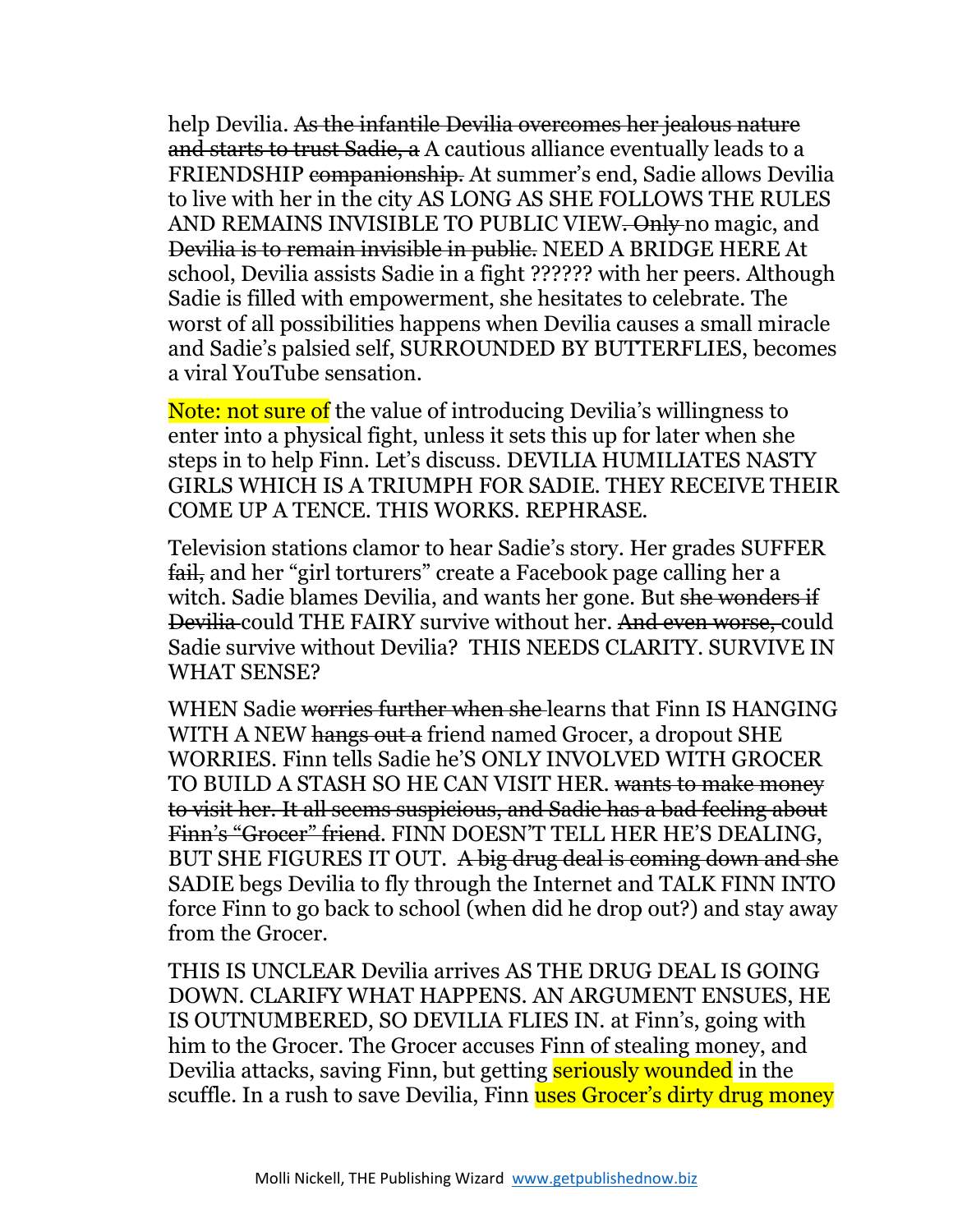to fly to New York. With Devilia hidden in his pocket, he feels the impact of three fragile lives deeply connected to one another.

Sadie and Finn reunite in the Catskills, and CARRY together they take Devilia to her magical garden with a healing stream. As they try to revive her, BUT, Devilia fades away, apparently gone for good.

In mourning, Sadie appears on national television and IN A SURPRISING MOMENT OF CLARITY, DECIDES TO STOP HIDING WHO AND WHAT SHE IS AND HER INVOLVEMENT WITH A FAIRY. discloses that a little fairy caused her miracle. Sadie will no longer be hiding from anyone. (Out of place here)

Devilia FLIES OUT OF SADIES POCKET. comes out from hiding as well, in Sadie's pocket. A frenzy of confusion ensues at the TV studio and Sadie, Finn and Devilia escape back to Sadie's apartment. On a Manhattan rooftop, Sadie and Finn kiss. Devilia lights the sky with shooting stars, ready for her own journey.(needs to be clarified) DEVILIA HAS DISCOVERED THE BIGGER WORLD, COULD BE MORE FAIRIES, JOURNEY OF ENLIGHTENMENT AND DISCOVERY. TIME TO MOVE ON. WHAT ELSE MIGHT THE UNIVERSE HAVE IN STORE FOR HER., Finn returns to London to attend a therapeutic (clarify) boarding school. SCHOOL FOR TROUBLED KIDS/KIDS WHO DON'T FIT IN AND ACT OUT BECAUSE OF IT. KIDS WITH DISABILITIES, ASBURGERS, ADHD, JUST SAY BOARDING SCHOOL. Sadie plans to visit him for the holidays. Proudly, Sadie tells Finn she won a part in the school play, as Puck in A Midsummer Night's Dream. Oh, and she will be wearing tights and a short top, her legs for the world to see. HAVE SADIE SHOW THIS INSTEAD OF TELLING. WHIP OFF HER SKIRT. REVEALS BRIGHT RED TIGHTS.

#### **HOMEWORK:**

Linda, bring us up to date on your agent research responses.

Doree, (same as last week) Redefine story core. Revise first and second paragraph.